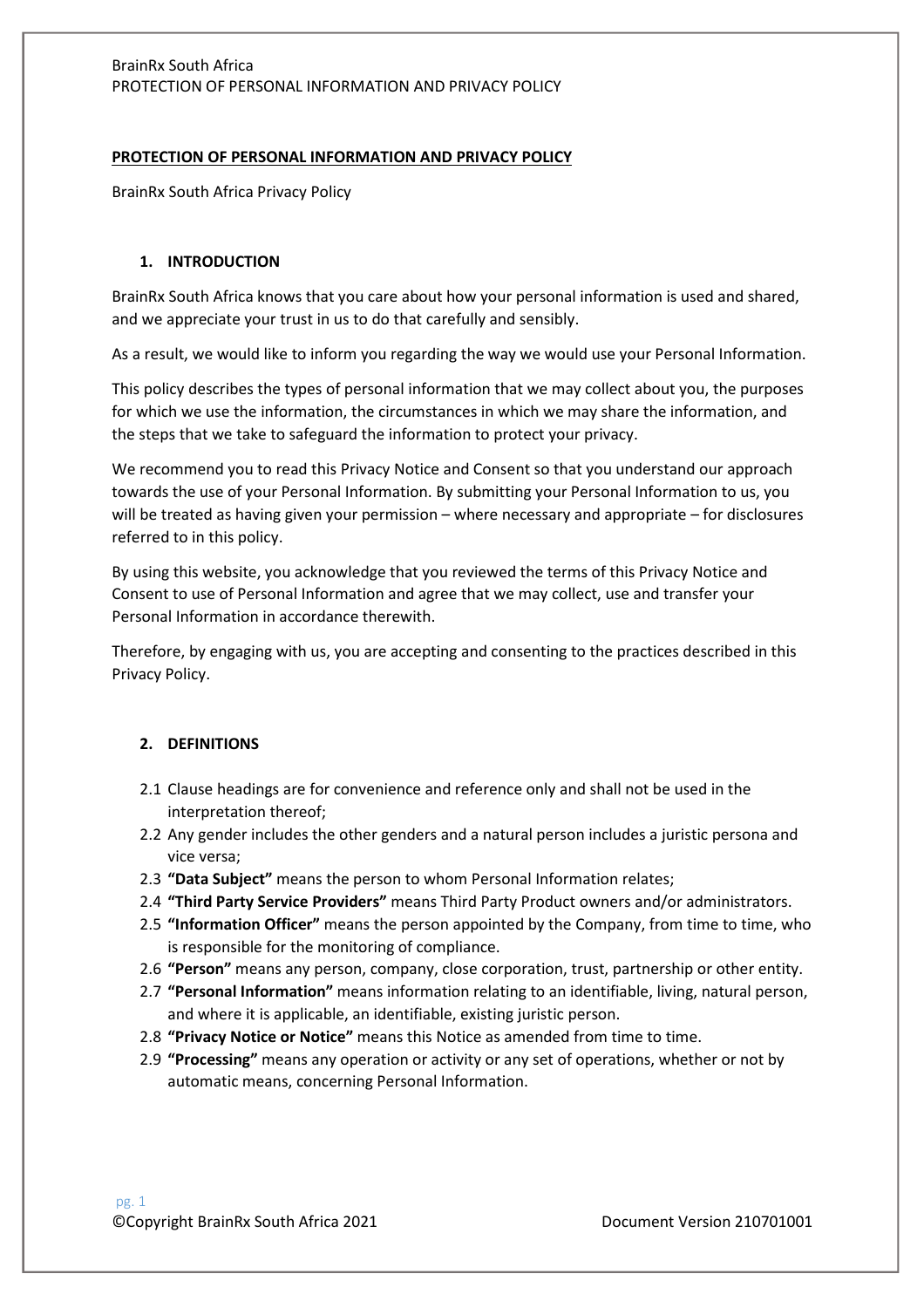#### **3. OBJECTIVE**

The objective of this notice is to give effect to the Protection of Personal Information Act (POPI Act) and to provide clarity on the following:

- 3.1 What personal information is collected about a data subject and the basis thereof;
- 3.2 How we protect and use the personal information of a data subject;
- 3.3 How long your personal information is kept;
- 3.4 The rights of a data subject regarding their personal information; and
- 3.5 What the data subject should do if he/she does not want to provide the required personal information.

#### **4. DEFINITION OF PERSONAL INFORMATION**

According to the POPI Act "Personal Information" means information relating to an identifiable, living, natural person, and where it is applicable, an identifiable, existing juristic person. The POPI Act, which has more specific examples if required, can be found at the following link: www.gov.za/documetns/download.php?f=204368

#### **5. COLLECTION OF PERSONAL INFORMATION**

We collect and process your Personal Information mainly to provide you with access to our services and products, to help us improve our offerings to you, to support our contractual relationship with you and for certain other purposes explained below. The type of information we collect will depend on the purpose for which it is collected and used. We will only collect information that we need for that purpose.

We collect information directly from you where you provide us with your personal details, for example when you purchase or supply a product or services to or from us, or when you submit enquiry to us or contact us, or subscribe to our mailing list/newsletter. Where possible, we will inform you what information you are required to provide to us and what information is optional.

Examples of information we collect from you are:

- ❖ Name and Surname
- Address
- Contact information: email address and telephone/cell number
- Date of Birth
- ❖ Preferred methods of communication
- User-generated content, posts and other content you submit to our website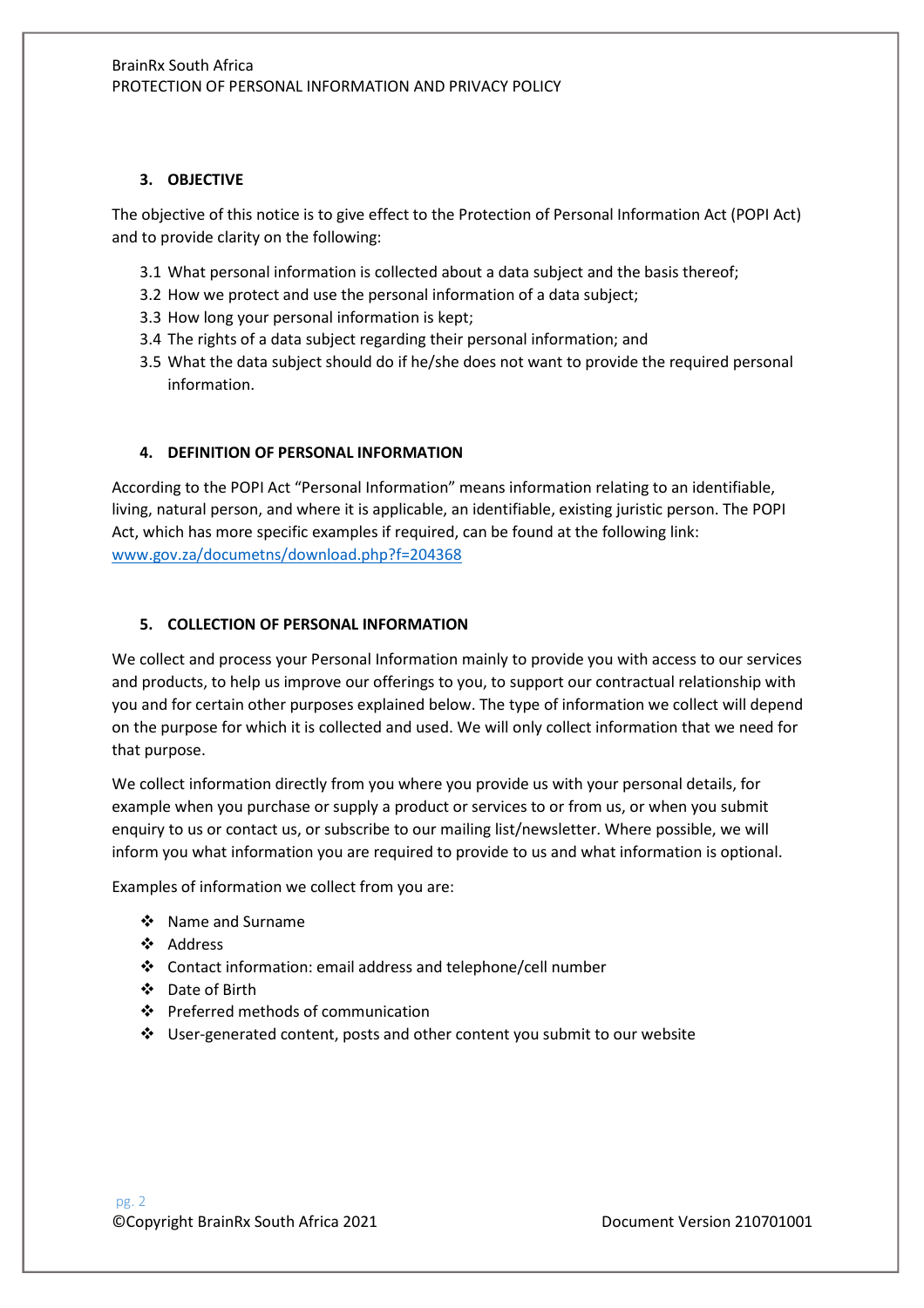#### **6. SPECIAL PERSONAL INFORMATION**

The term "special personal information" in this context refers to information relating to your religious or philosophical beliefs, race or ethnic origin, trade union membership, political opinions, health, sexual life or criminal behaviour. We do not generally collect special personal information unless it is volunteered by you.

## **7. PERSONAL INFORMATION ABOUT CHILDREN**

We do not knowingly collect any personal information from children (under 18 years of age) without the permission of their parent/s or guardian. As a parent or guardian, please respect this.

# **8. CONTACTING US VIA OUR WEBSITE OR OTHERWISE**

When you use the website (our "Site") or contact us by post, telephone, email, or other electronic communication, we collect, store and use certain personal information that you disclose to us to contact you. This detail includes details such as your name, the name of the person you are contacting us about, date of birth, telephone number, mobile phone number and place of residency.

We keep a record of our first and all follow-up correspondence to enable us to best respond to your service requirements.

By visiting the Company website and communicating electronically with us, the Data Subject consents to the processing, including transfer of his Personal Information as set out in the Notice.

**It is expressly prohibited for any person, business or entity to gain unauthorised access to any page on our website or to attempt to deliver any unauthorised, damaging or malicious code thereto.** 

### **9. SURVEYS**

We may request of you to participate/complete surveys for marketing purposes from time to time, although you do not have to respond to them.

### **10. WHAT DO WE DO WITH PERSONAL INFORMATION COLLECTED FROM YOU**

We use personal information to provide the services and products you request from the Company such as booking a test, requesting information about a test or program, booking a program, agreeing to receive our newsletter, becoming a contributor to our blog site or participating in one of our Webcasts or Podcasts. We may also use the information to advertise products and services, to collect and process payments and maintain accounts and records. In addition, we use the information to improve our customer services platform, prevent or detect fraud or abuses of our website, and enable third parties to carry out technical, logistical or other functions on our behalf.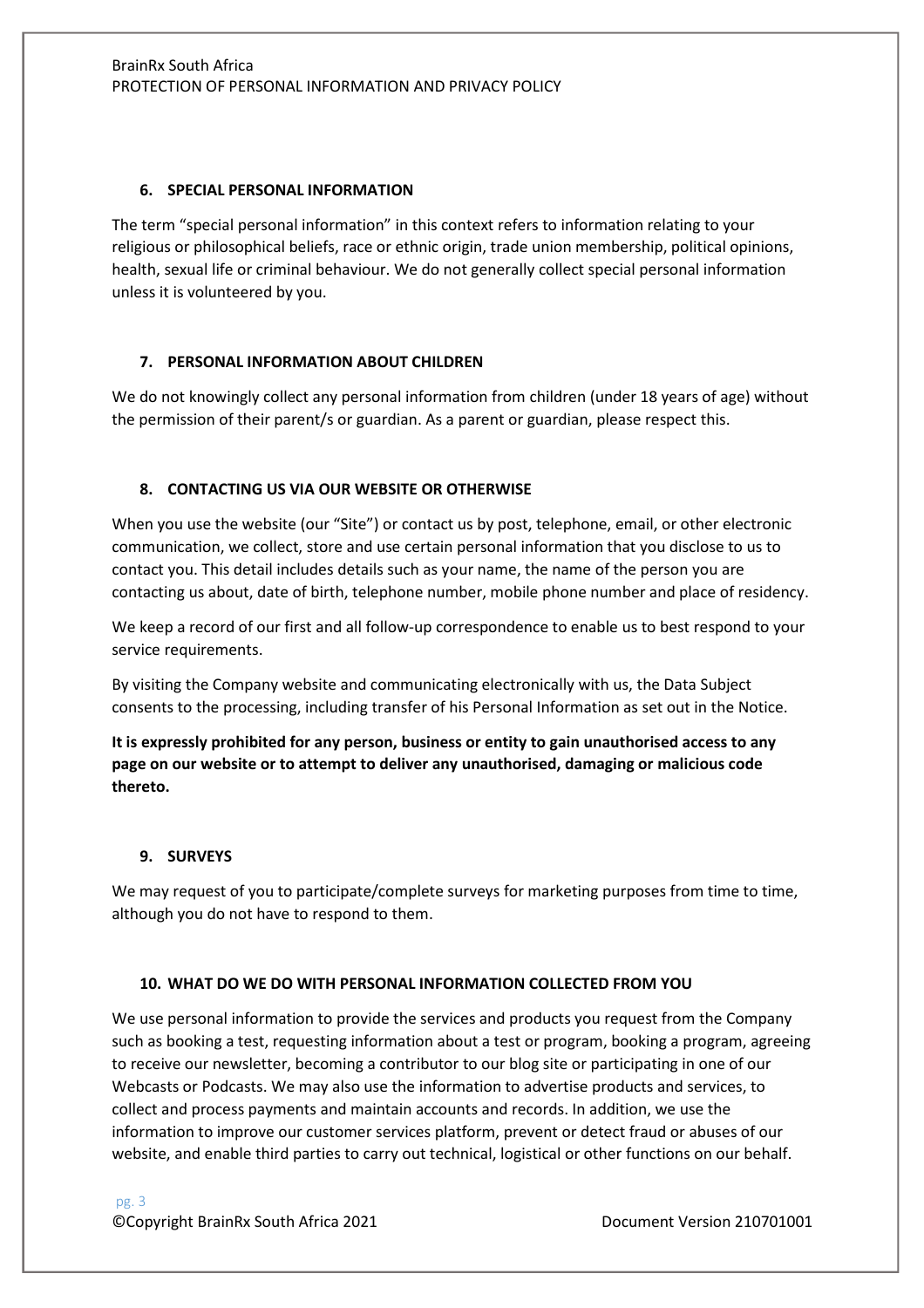#### BrainRx South Africa PROTECTION OF PERSONAL INFORMATION AND PRIVACY POLICY

We will not engage in the practice of direct marketing by means of unsolicited electronic communication unless you are already a customer of the Company or have given your consent to such processing.

If you apply for employment at the Company, we use the personal information you supply to process your job application.

Other that as set out in this Privacy Policy, we will not share your personal information with third parties for marketing purposes without your consent, unless we are required to do so by law.

#### **11. DOES THE COMPANY SHARE THE INFORMATION IT RECEIVES**

Information about our clients is important to us and we do not sell any of this to others. The Company shares client informant only as described below.

- **Third Party Service Providers**: We own licenses to products/programmes and therefore are reliant on other companies, product owners, to perform specific functions related to products and services on our behalf. These product owners or administrators, which is deemed Third Party service providers for all intents and purposes, will have access to personal information limited to their function or requirement to perform their service, but may not use this information for any other purposes. Further, they must process the personal information in accordance with the Privacy Policy and as permitted by South African data protection legislation. We have agreements in place to ensure that they comply with these privacy terms.
- **Business Transfer**: As we continue to develop our business, we might sell or buy brain skills centres or additional products or services. In such transactions, customer information generally is one of the transferred business assets but remains subject to the promises made in the pre-existing Privacy Policy (unless, of course, the customer consents otherwise). Also, in the unlikely event that the Company or substantially all of its assets are acquired, personal information could be one of the transferred assets.
- **Protection of the Company and others**: We release account and other personal information when we believe that such a release is appropriate to comply with the law; enforce or apply our customer or other agreements; or protect the rights, property or safety of the Company, our users and others. This includes exchanging information with other companies and organisations for fraud protection and credit risk reduction. This does not include selling, sharing or otherwise disclosing personally identifiable information from clients for commercial purposes in a way that is contrary to the commitments made in this Privacy Policy.

With your consent, other than as set out above, you will receive notice when information about you might go to third parties and you will have an opportunity to choose not to share the information.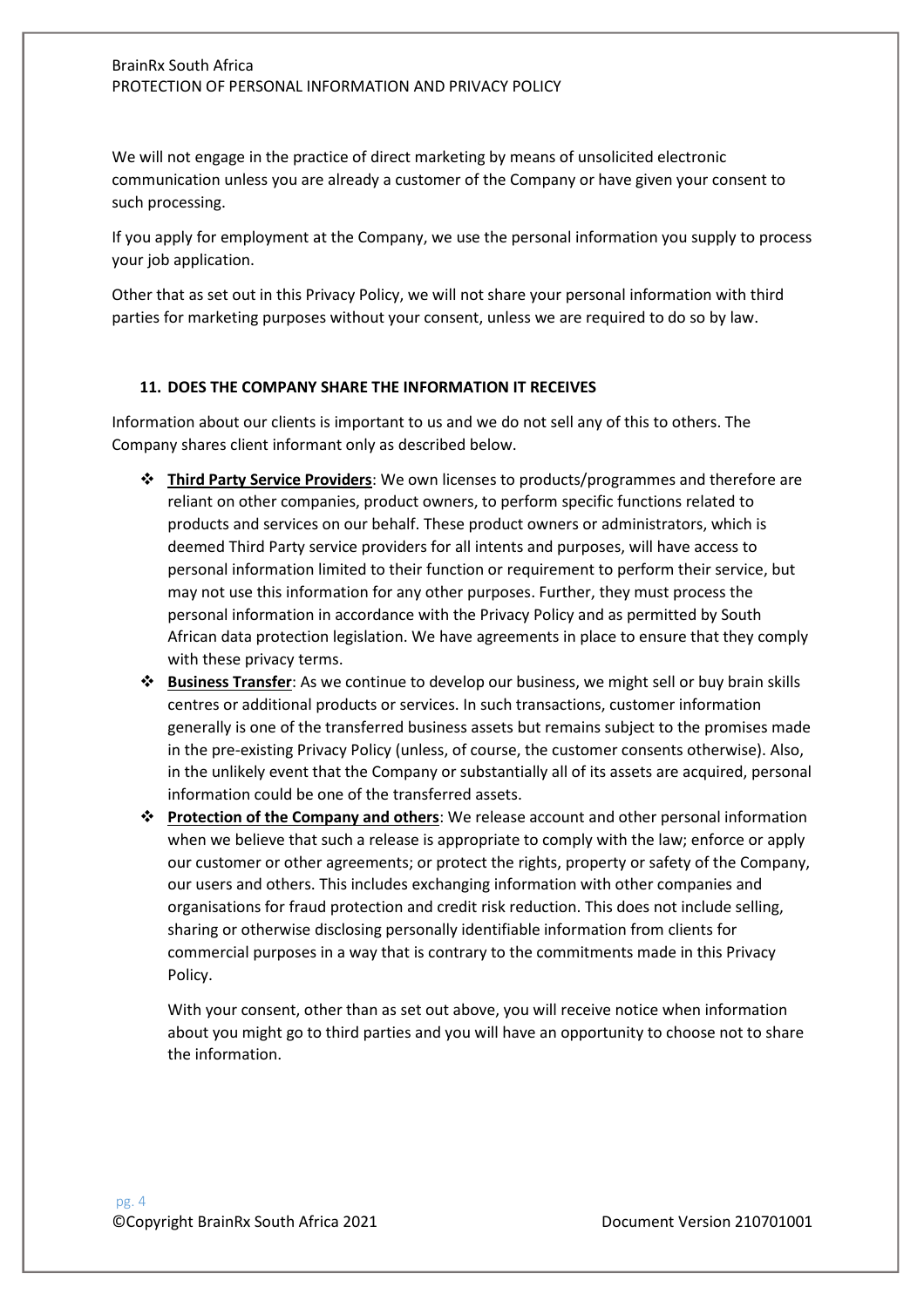### **12. HOW SECURE IS INFORMATION ABOUT ME**

We maintain physical, electronic and procedural safeguards in connection with the collection, storage and disclosure of personally identifiable information. Our security procedures mean that we may occasionally request proof of identity before we disclose personal information to you. Clients and website users where necessary, and whether applicable now or in the future, undertake not to use any username or passwords relating to any other person.

The transmission of information via the internet or mobile phone network connection may not be completely secure and any transmission is at the Data Subject's risk.

### **13. CROSS-TERRITORY TRANSFER OF INFORMATION**

We may need to transfer your personal information to another country for processing or storage. We will ensure that anyone to whom we pass your personal information, agrees to treat your information with the same level of protection as we are obliged to.

### **14. STORAGE OF DATA**

We retain your personal data only for the period necessary for the purposes set out in this Policy or in accordance with Company requirements, including that of research and comparison or in accordance with the provisions of any applicable legislation.

### **15. WHAT ARE MY RIGHTS**

You have the right to request a copy of the personal information we hold about you or to object to the processing of personal information held about you.

To do this, contact us at the numbers/address listed at the end of this document and specify what information you would like. We will take all reasonable steps to confirm your identity before providing details of your personal information.

You also have the right to choose not to provide any information. If you do not want to receive email or other electronic communications and mail from us, tick the opt-out box in your terms and conditions or let us know in writing if you don't want to receive these offers. However, please note, if you do not want to receive legal notices from us, such as this Privacy Policy, those notices will still govern your use of the Company services and products and it is your responsibility to review them for changes.

You have the right to request of us to update, correct or delete your personal information. You may do this by contacting us at the numbers/address provided at the end of this document.

We will take all reasonable steps to confirm your identity before making changes to personal information we may hold about you.